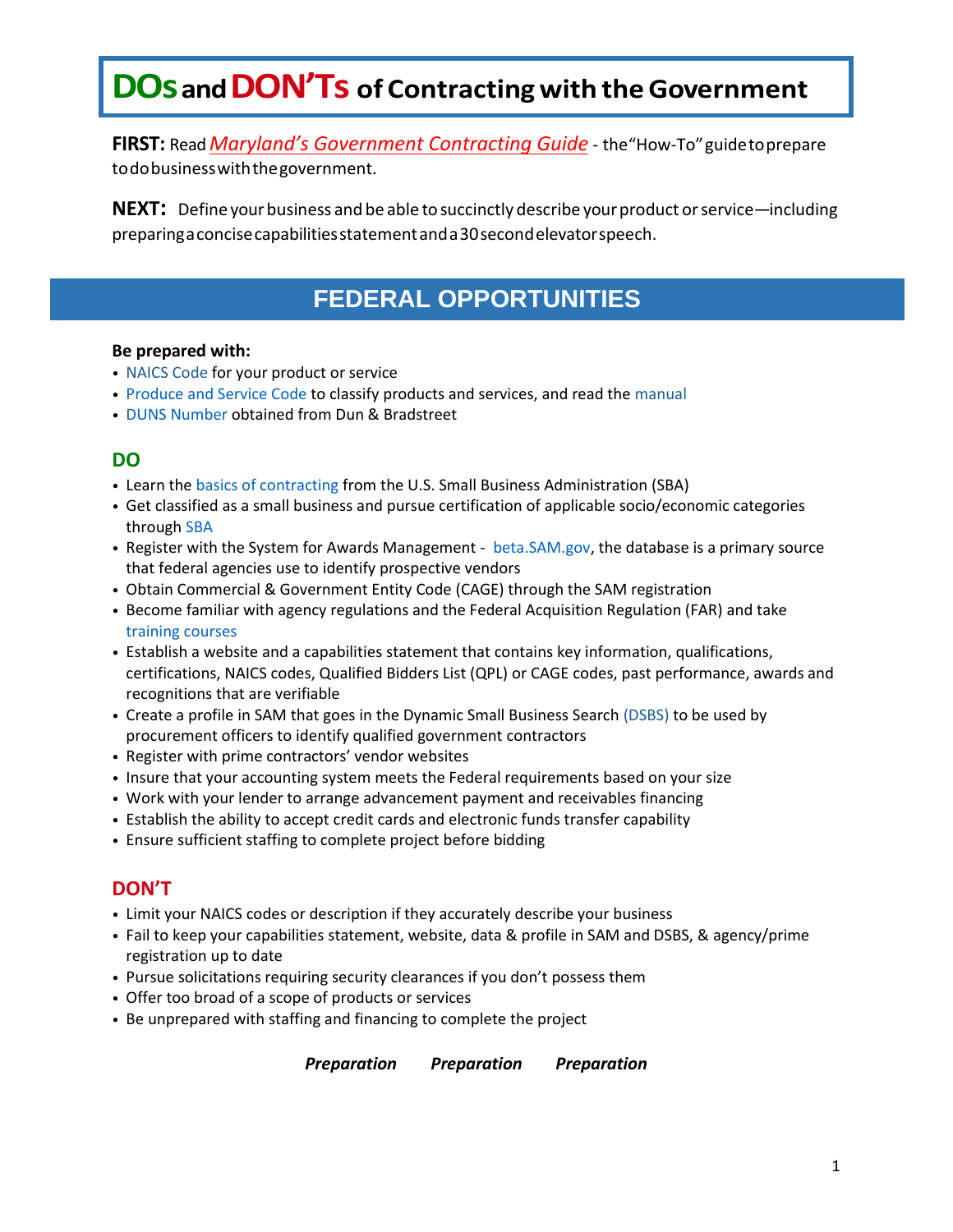## **STATE and LOCAL OPPORTUNITIES**

## **DO**

- Register i[n eMaryland Marketplace Advantage](https://procurement.maryland.gov/) (eMMA) an interactive bidding service for state and local opportunities
- Register in the Marylan[d Small Business Reserve Program](https://gomdsmallbiz.maryland.gov/Pages/sbr-Program.aspx) through eMMA
- Pursue MBE and DBE status through [Maryland's Minority Business Enterprise Program](https://www.mdot.maryland.gov/tso/pages/Index.aspx?PageId=90)
- Review processes and identify opportunities with Maryland's [county governments.](http://commerce.maryland.gov/grow/business-to-government#county)
- Check the agencies' s bid boards for small opportunities
- Review Maryland's state agencies' [procurement forecasts](https://gomdsmallbiz.maryland.gov/Pages/Forecasting.aspx)

### **DON'T**

- Lose your active registration by not annually updating your eMaryland Marketplace data and MBE certification
- Attempt to use your federal socio-economic certification for Maryland's MBE program and vice versa.

*Preparation Preparation Preparation*

## **HOMEWORK**

### **DO**

- Review the solicitations you receive through beta.SAM.gov or eMMA to determine if you have accurately classified and described your business
- Regularly review business opportunities on beta.SAM.gov over \$25,000 and eMMA over \$15,000, along with contract awards
- Research subcontracting opportunities through SBA's [Sub-Net](https://eweb1.sba.gov/subnet/client/dsp_Landing.cfm) database
- Research the agency website to learn their mission, how to's, what and how they buy, and the key NAICS codes
- Narrow your target agencies
- Use agency resources such as acquisition forecasts, prime contractor database & outreach events
- Contact Maryland's Small and Minority business Liaisons
- Learn how agencies advertise small procurements, review bid boards
- Consider pursuing agency Sources Sought and RFI's and determine the preferred contract vehicles
- Consider contract vehicles that preauthorizes you as a supplier
- Track awarded contracts and contract winners through agency websites and the Federal Procurement [Data System](https://www.fpds.gov/fpdsng_cms/index.php/en/)
- Determine the agency's challenges and how you can help to solve them
- Identify the agency's small business office to learn how best to pursue their opportunities
- Gettraining and counseling through the [Governor's Office of Small, Minority & Women Business Affairs](http://goma.maryland.gov/Pages/default.aspx) (GOSBA) and th[e Procurement Technical Assistance Center](https://www.mdptac.org/) (PTAC)

#### **DON'T** schedule a meeting until you:

- Complete all the steps above
- Finish all your homework, reviewed customer websites and research their needs
- Understand the agency culture
- Identify the problem you will solve with the your specific product or service niche
- Prepare a customized capabilities statement with product/service niche and technical specifications

#### *Homework Homework Homework*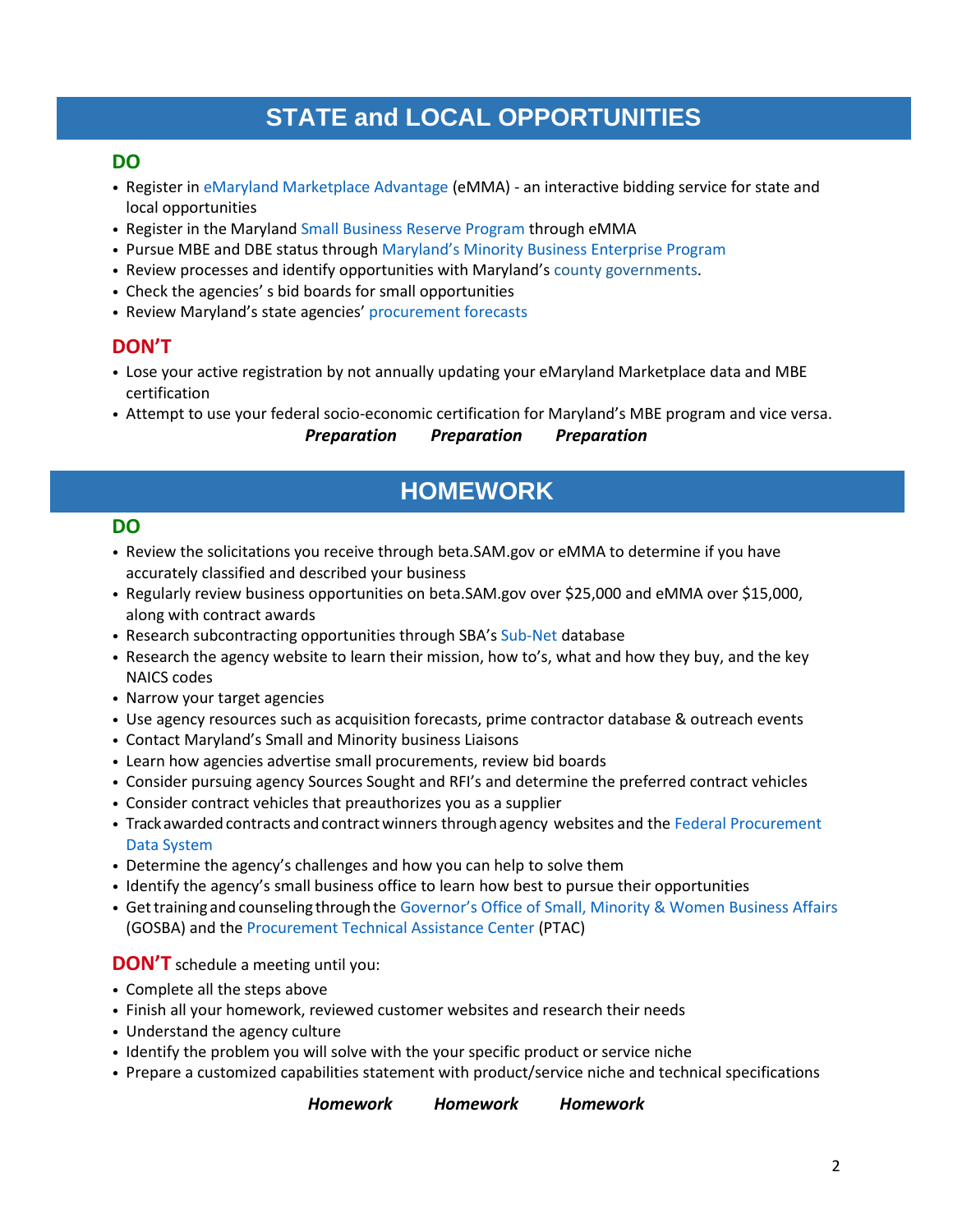## **RELATIONSHIPS**

## **DO**

- Listen and learn
- Seek informational and networking opportunities to meet small business liaisons, project officers (PO) or prime contractor through forums, and industry or vendor days
- Use federal or state agency or prime small business liaisons to connect you with project officers whose issue you want to solve
- Pursue subcontracting and teaming opportunities with primes or event competitors
- Present succinctly and clearly to a PO or prime contractor precisely how you will resolve their need or problem
- Distinguish your firm's niche and competitive advantage
- Be prepared to provide technical specifications and take technical experts to meetings
- Be honest about your firm's experience and capability
- Identify subject matter experts for assistance
- Pursue mentor protégé relationships with primes
- Ask agency contacts for referrals

## **DON'T**

- Lead with your socio-economic status, but lead with your unique capability
- Ask "how can I help you." Come with a solution
- Fail to reach out to buyers handling smaller purchase to get on their vendor list
- Forget about your rolodex
- **Give up on your outreach – be persistent**

*Relationships Relationships Relationships*

## **PERFORMANCE**

## **DO**

- Start with small purchases to build past performance through local, state & federal opportunities
- Read the solicitation carefully, complete the forms and RFI/RFP's accurately.
- Offer value and quality service or goods in line with your business expertise
- Contact the contracting officer (CO) with questions about the solicitation and requirements
- Communicate with the government CO on a regular basis
- Be helpful and provide solutions to problems that arise
- Have a quality assurance or control plan and follow it
- Inspect the work you perform frequently and make sure it is compliant with the contract specifications
- Discuss problems that come up on the job as work progresses with the contracting agency
- Offer sustainable or "green" and energy efficient products or materials (USGBC-LEED)
- Be prepared to obtain [a Surety Bond](https://www.sba.gov/content/surety-bonds-basics) to ensure contract completion in the case of default
- Request a debriefing if your bid was unsuccessful

#### **DON'T**

- Waste yours and the government's time on solicitations when your firm is not qualified
- Pursue prime contracts without having past performance
- Submit an offer that differs from what was requested (non-responsive)
- Submit incomplete documentation that lacks signatures, bond certifications, or required information